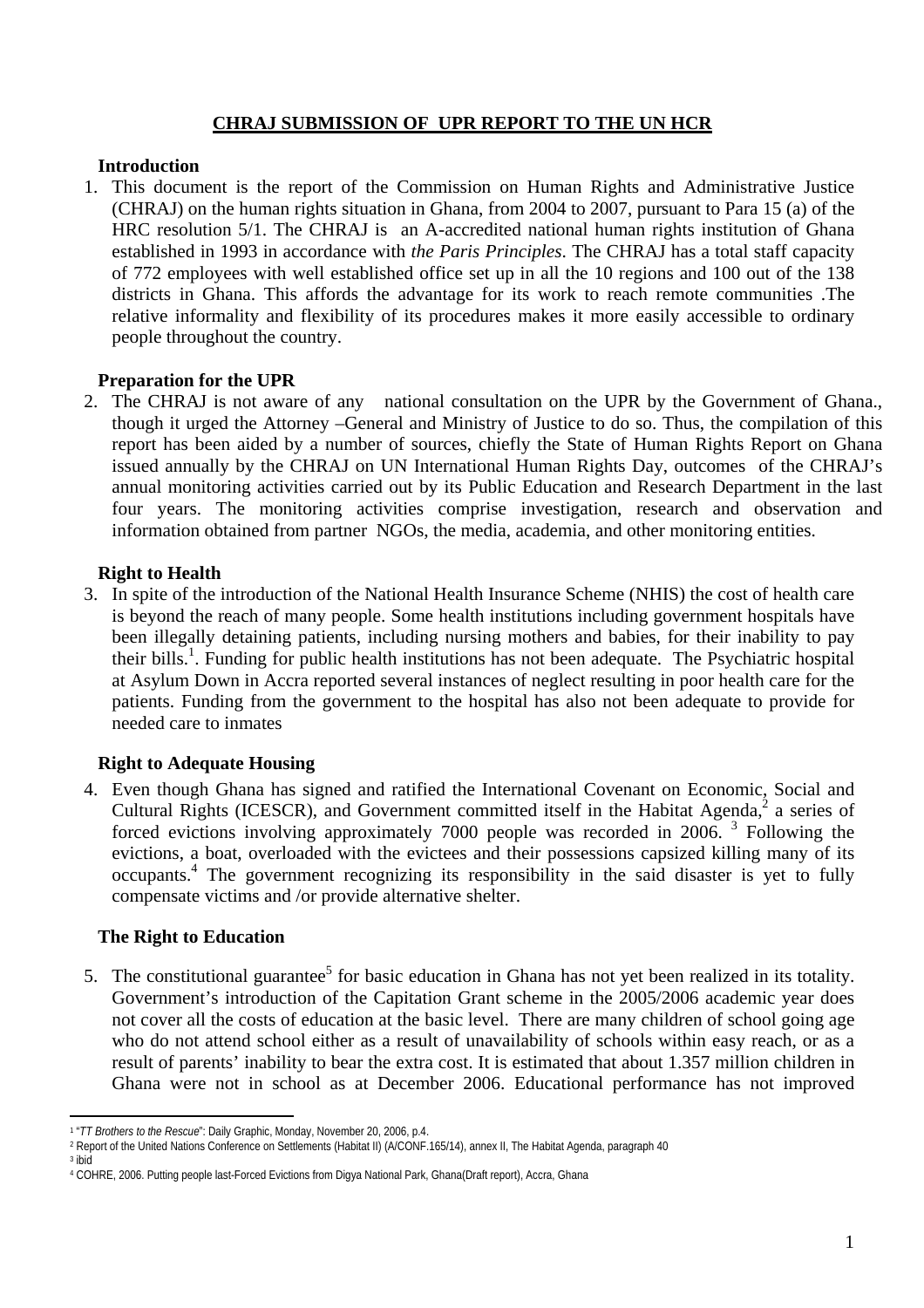significantly either.<sup>6</sup> Meanwhile allegations are rife about the mismanagement, corruption and conflict of interest within the entity managing the school feeding program.

# **Cultural Rights**

6. The Constitution forbids all customary practices that dehumanize or are injurious to the physical and mental well-being of a person<sup>7</sup>. However, abhorrent cultural practices such as Female Genital Mutilation (FGM), and Trokosi ( female servitude) and dehumanising and injurious widowhood rites persist in several communities in Ghana**.** With respect to the harmful discriminatory practices CHRAJ monitoring this year continued to reveal that in spite of our laws which forbid servitude , and FGM these practices persist . Furthermore there continues to be inhuman treatment of women suspected of being witches. In 2006 the Commission, commenced monitoring of camps inhabited by suspected witches as a follow up to previous research visits to the camp. The monitoring team visited the Gambaga, Kukuo, Kpatinga, and Ngaani camps in the Northern region. Monitors who visited the Gambaga camp observed that although last year, 80 residents were registered with the National Health Insurance Scheme, their membership had since expired and it has been unable to procure funding for renewal. Reportedly, the entire project had faced a funding crisis since 2005- 2006. The living quarters of suspected witches in the Gambaga camp seldom resembled a "camp" – the huts were similar to those found in the rest of the village and the suspected witches in some respects appeared to live a relatively normal life, free to move around as they wished. The trauma of community rejection in the Gambaga became apparent, however, when the team encountered one woman who had been brought to the camp and declared a witch only hours before our visit. She had apparently been lying on the floor of the hut of the leader of the suspected witches, refusing to speak. After some quiet encouragement, she emerged and told her story. Monitors felt that a claim that this new arrival had paid an entrance fee – beyond the traditional "kola" –merits further investigation. Likewise, reports that suspected witches returning to their communities are charged a hefty departure tax also require further examination.

## **Women's Rights**

- 7. Discrimination against women still abounds in Ghana @ 50. This disparity manifests itself in different ways including:
	- low participation in governance and decision making
	- poor access to resources critical for making a living, and the predominance of women living in poverty in spite of the fact that women tend to be bread winners
	- Women's health, particularly, the unacceptably high rates of maternal mortality.
	- The harmful and discriminatory social practices against women often justified in the name of culture and violence against women.
	- Before the recent government reshuffle out of 27 ministers, 4 were women; 36 deputy ministers , 9 were women , 4 deputy regional ministers and 25 out of 230 members of Parliament are women.

## **Conditions in Detention Institutions**

8. Article 15 of the 1992 Constitution provides that the dignity of all persons shall be inviolable and that no person whether he is arrested, restricted or detained, shall be subjected to torture or condition that detracts or is likely to detract from his dignity and worth as a human being. The

 $\overline{a}$ 5 Article 25 of the 1992 Constitution of Ghana guarantees that basic education shall be *free, compulsory and available to all*

<sup>6</sup> Katarina Tomasevski, 2006. The State of the Right to Education Worldwide

Free or Fee: 2006 Global Report, Copenhagen, August 2006

<sup>7</sup> Article 26 in the Constitution of Ghana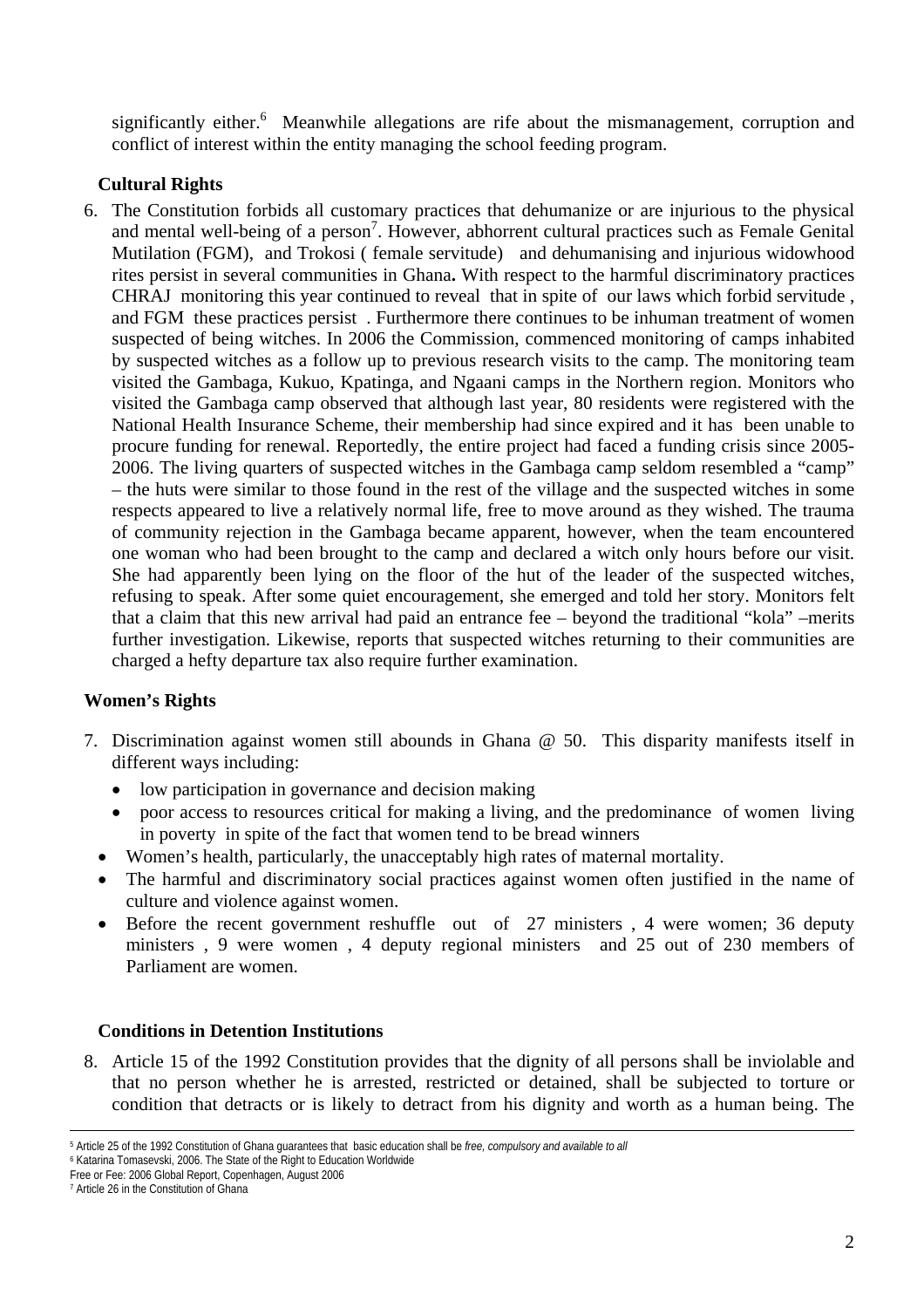facilities in Ghana's prisons and places of detention fall below the required standards. The rules governing treatment in the areas of accommodation, bedding, medical care, education etc are being violated. Remand prisoners are treated as convicts and are incarcerated for unduly long periods and in some cases are forgotten of. There is overcrowding, lack of beds, with prisoners sleeping on the floors.

#### **Child Trafficking**

9. In spite of the passage in December 2005 of the Human Trafficking Law, Act 694 which prohibits all forms of trafficking in persons, child trafficking is still rife in Ghana. The Commission notes with concern that Ghana is a source, transit, and destination country for children trafficked for forced labour and sexual exploitation<sup>8</sup>. Children are trafficked within and outside the country as domestic servants, labourers, for work in the fishing industry, and for use in sexual exploitation. The International Organisation for Migration (IOM) estimates that the number of trafficked children in the country is in the thousands.

## **Child Labour & Exploitation**

10. The issue of Child Labour in Ghana remains a serious problem serving as one prominent source of child exploitation and abuse**. T**he ILO Global Report re-launched in May 2006, indicated that there are about two million children in Ghana who are engaged in child labour. It is a very common sight to see children of school-going age at all times of the day engaged in menial jobs."<sup>9</sup> Sectors that are rife in child exploitation include fishing, agriculture, mining and quarrying. What is of utmost concern is the increasing incidence of rape and defilement of children and the resulting low conviction rate for offenders.

#### **Rights and Fundamental Freedoms of People Living in Mining Communities**

11. Since 2004 the CHRAJ has been undertaking investigations to determine the impact of mining activities on the rights of mining communities in the country as a result of the persistent allegations by these communities of the complicity of the law enforcement agencies ( with alleged tacit governmental approval) and the mining companies harassing critics of companies and in some cases alleged unlawful imprisonment and assault .

## **Implementation and Efficiency of Normative and Institutional Framework for the Promotion and Protection of Human Rights**

12. Chapter 5 of the 1992 Constitution (the Bill of Rights) contains a comprehensive list of human rights and freedoms embracing civil and political rights as well as economic, social and cultural rights. Civil and political rights include the right to life, personal liberty, fair and speedy trial, human dignity, protection from slavery and forced labour freedom of speech and expression, freedom of association, freedom of assembly and movement, freedom from discrimination etc. Economic and social rights recognized under the Constitution include the right to work under satisfactory, safe and healthy conditions, the property right of spouses, the right to property, the right to equal educational opportunities, women and children's rights, the rights of the disabled and the rights of the sick. Cultural rights include the right to practice, profess and maintain any culture, language tradition, or religion. Other legislation providing for protection of rights include the Childrens' Act, People with Disabilities Act , the Domestic Violence Act, and the Human Trafficking Act.

 $\overline{a}$ 

<sup>&</sup>lt;sup>8</sup> See U.S. State Department, Trafficking in Persons Report, June 2006

<sup>9</sup> CHRAJ , Upper East Mid Year Report (January – August, 2006)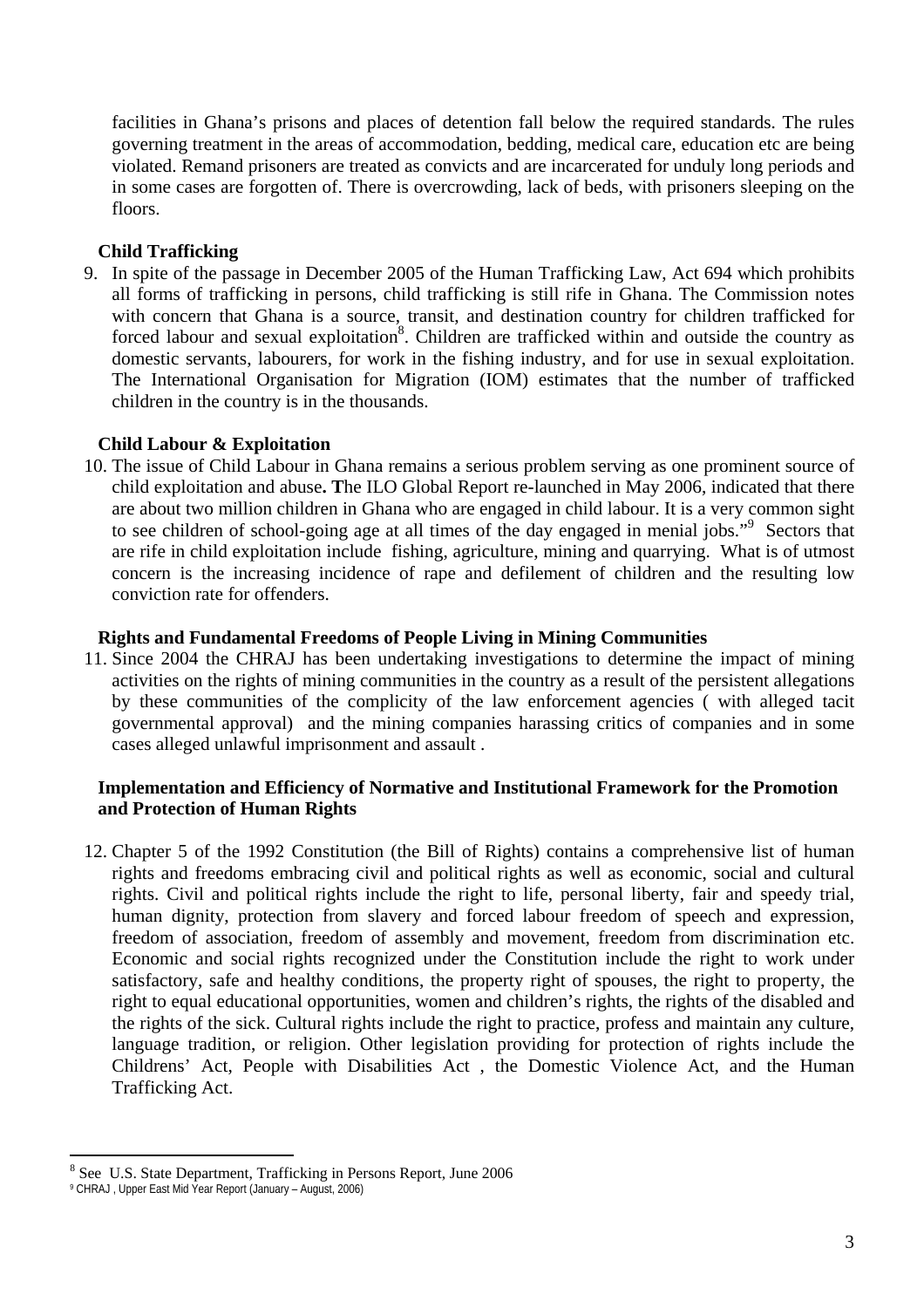- 13. The Courts have the primary responsibility to enforce fundamental human rights and freedoms. But access to justice is greatly hampered by the unequal distribution of courts nationwide and the shortages of magistrates and judges to man these courts. Added to this is the inordinate delays in court proceedings due to frequent unexplained adjournments and the cost of court processes.
- 14. The CHRAJ has the Constitutional mandate for the promotion, protection and education of human rights has a triple mandate being the national human rights institution, the ombudsman and an anticorruption agency but suffers from under resourcing and unattractive conditions of service.The CHRAJ over the years has continued to maintain a close collaboration and networking relations with these and other human rights institutions, government agencies, including the Department of Social Welfare, the Ministry Of Women And Children's Affairs (MOWAC), Domestic Violence Victims Support Unit (DOVVSU) of the Ghana Police Service and Non Governmental Organisation (NGOs) in carrying out its public education programmes, investigations and mediations.

#### **Investigation of Complaints**

15. The CHRAJ was given a hard blow in the recent Supreme Court case of **Republic** versus Fast Track High Court, Accra Ex **Parte 1. CHRAJ 2. Richard Anane** when on December 21, 2007 it ruled by a majority of 4 to 1 that the word "complaint" within Article 218 (a)<sup>10</sup> of the Constitution and within section 7 (a) of the CHRAJ Act  $(Act 456)^{11}$  should be interpreted to mean a "formal" complaint brought to the CHRAJ by an identifiable complainant and that the CHRAJ cannot on its own motion investigate human rights violations, abuse of office and conflict of interest .The Supreme Court relied in part on the opinion of the Attorney General in that regard. This unfortunate decision has the effect of dampening our proactive stance which has earned us much credibility and had indeed allowed the CHRAJ to conduct its own investigations triggered by allegations in the media. The CHRAJ has a critical role to play in promoting and protecting human rights and integrity. Therefore it must not be inhibited in any way, particularly in doing investigation of human rights violations from credible sources including newspaper reports unfortunately, only one of the 5 five Supreme Court Judges who examined the matter agreed with the CHRAJ

## **Police Brutalities and the "resurgence" of mob justice.**

16. Police brutalities seem to be on the increase. Cases of death of suspects while in police custody have been reported. At the same time there is a decidedly an increase in reported cases of mob justice. The failure of the courts to sit on cases in a timely fashion and the allegedly unjustified release of suspects while in police custody have been given as justification for this phenomenon.

#### **Cooperation of reviewed country with human rights mechanisms**

17. Ghana was the first country to be reviewed by the African Peer Review mechanism. In spite of the fact that Ghana has not yet ratified certain international treaties, it has signaled its commitment to do so. The Attorney-General and the Minister of Foreign Affairs as indeed the President of the Republic have at various national and international for a declared Ghana's commitment to ratify and domesticate human right treaties.

.

 $\overline{a}$ 

<sup>&</sup>lt;sup>10</sup> See Annex 1attached

<sup>&</sup>lt;sup>11</sup> See Annex 2 attached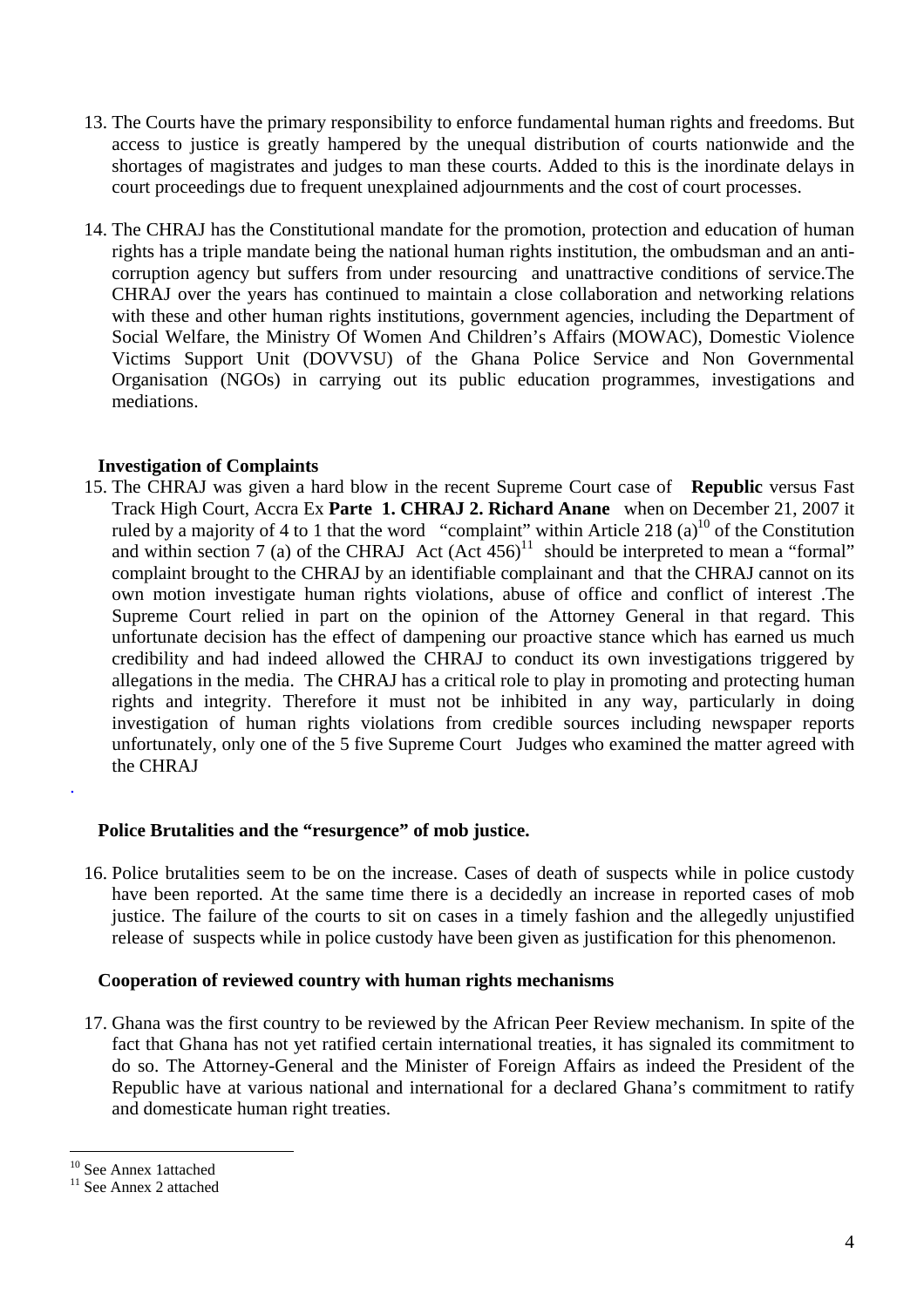#### **Assessment and Recommendations**

.

- 18. There is no doubt that there has been a distinct improvement in the promotion and protection of human rights in Ghana and that there has been a positive increase in space for discourse regarding human rights and much greater tolerance for especially freedom of expression. However the CHRAJ and other partners have called the on the government to translate their declared good intentions and commitment to human rights and the rule of law to action. For example; the CHRAJ and CSOs have time and again called on the Government to seriously address the major challenges that stand against the fight against corruption and the promotion of integrity within the public sector and are advocating the following among others;
	- The decoupling of the position of Attorney-General and Minister of Justice and appointing independent non partisan public prosecutor;
	- Ensuring the speedy passage of the Freedom of Information Law to enable individuals, CSOs, and particularly, the media to access information from public officials more easily;
	- Adequate resourcing of key governance institutions
	- Exhibiting greater political will to fight corruption.

#### 19. **Recommendations**

- The Government of Ghana should urgently extend the school feeding program to cover every Ghanaian child and conduct an inquiry into the alleged mismanagement plaguing the program.
- The Government should ratify the following instruments and harmonize their provisions with domestic laws:
	- ¾ The Second Optional Protocol to the International Covenant on Civil and Political Rights, aimed at the abolition of the death penalty DP);
	- ¾ The Optional Protocol to the Convention against Torture and Other Cruel, Inhuman or Degrading Treatment or Punishment (OPCAT), which seeks to establish a system of regular visits to places where people are deprived of their liberty;
	- $\triangleright$  Government also needs to take steps to ratify human rights instruments recommended by the AU and significant global instruments on governance and human rights referred to by the African Peer Review Mechanism-Country Review Report and Program of Action of the Republic of Ghana published in June 2005
	- The CHRAJ urges Parliament to make certain amendments in the following Acts:
		- ¾ The Domestic Violence Act
		- $\triangleright$  The Disability Act
		- $\triangleright$  The Whistle Blower Act
	- The CHRAJ also urges Parliament to expedite the passage of the following bills into law:
		- $\triangleright$  The Freedom of Information Bill
		- $\triangleright$  The People Representation Bill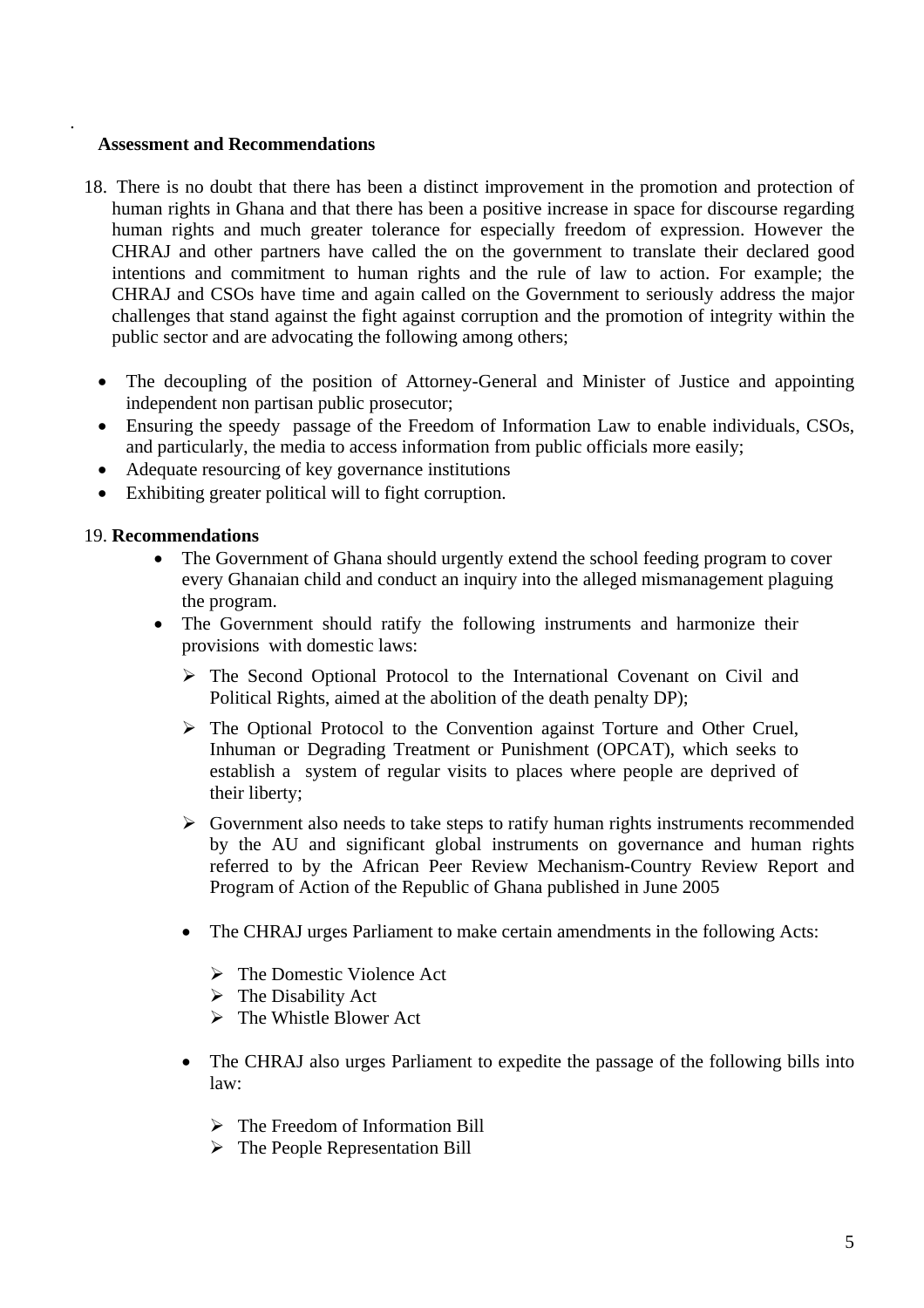## **Annex 1**

## **1992 Constitution of Ghana (Chapter 18) Commission on Human Rights and Administrative Justice**

218. The functions of the Commission shall be defined and prescribed by Act of Parliament and shall include the duty.

- (a) to investigate complaints of violations of fundamental rights and freedoms, injustice, corruption, abuse of power and unfair treatment of any person by a public officer in the exercise of his official duties;
- (b) to investigate complaints concerning the functioning of the Public Services Commission, the administrative organs of the State, the Armed Forces, the Police Service and the Prisons Service in so far as complaints relate to the failure to achieve a balanced structuring of those services or equal access by all to the recruitment of those services or fair administration in relation to those service;
- (c) to investigate complaints concerning practices and actions by persons, private enterprises and other institutions where those complaints allege violations of fundamental rights and freedoms under this Constitution.
- (d) to take appropriate action to call for the remedying, correction and reversal of instances specified in paragraphs (a), (b) and (c) of this clause through such means as are fair, proper and effective, including -
	- (i) Negotiation and compromise between the parties concerned;
	- (ii) causing the complaint and its finding on it to be reported to the superior of an offending person;
	- (iii) bringing proceedings in a competent Court for a remedy to secure the termination of the offending action or conduct, or the abandonment or alteration of the offending procedures; and (iv) bringing proceedings to restrain the enforcement of such legislation or regulation by challenging its validity if the offending action or conduct is sought to be justified by subordinate legislation or regulation which is unreasonable or other wise ultra vires;
- (e) to investigate all instances of alleged or suspected corruption and the misappropriation of public moneys by officials and to take appropriate steps, including reports to the Attorney-General and the Auditor-General, resulting from such investigations;
- (f) to educate the public as to human rights and freedoms by such means as the Commissioner may decide, including publications, lectures and symposia; and
- (g) to report annually to Parliament on the performance of its functions.